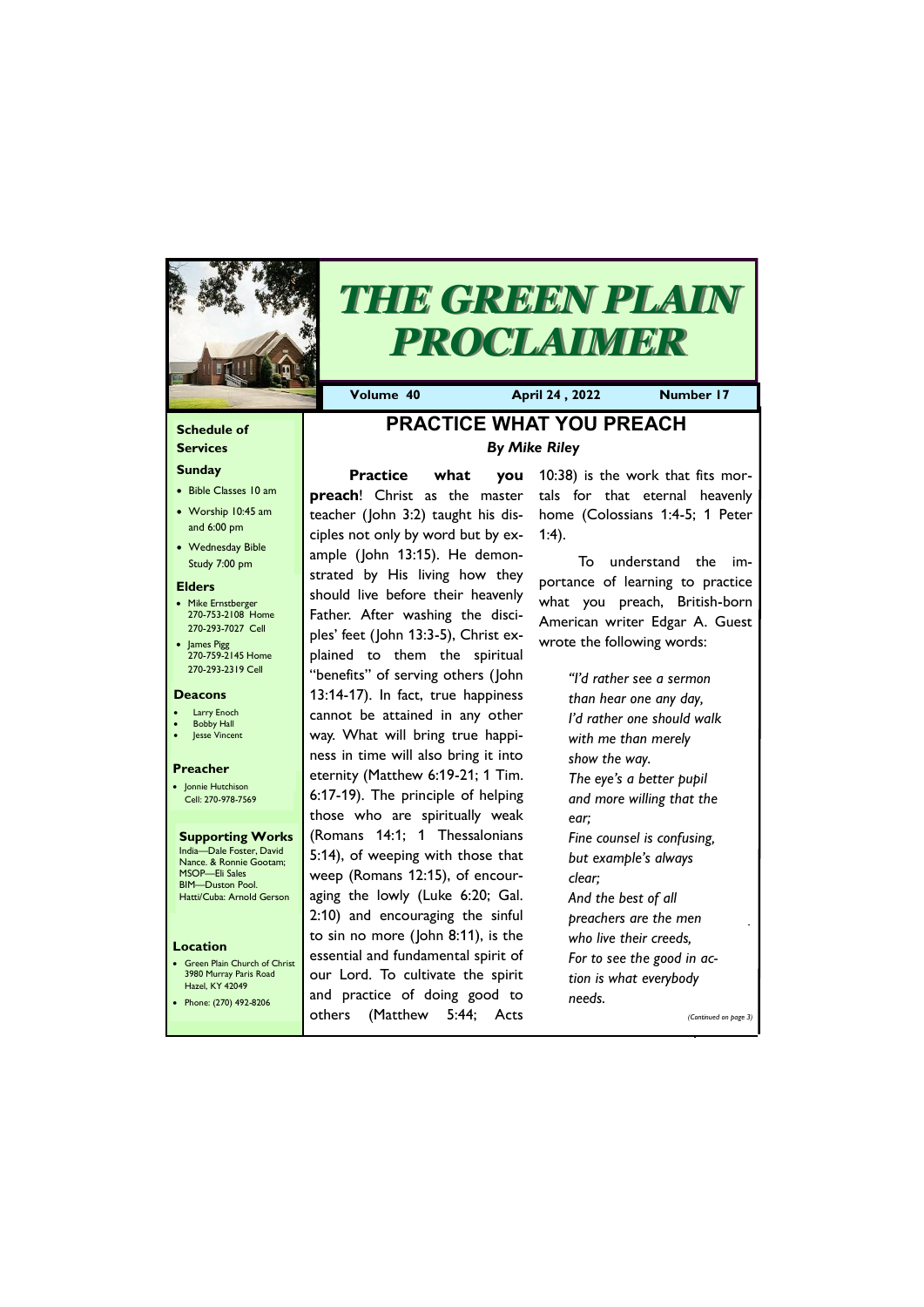## NEWS AND NOTES

*REMEMBER IN PRAYER: Green Plain members*: Peggy Jarvis spent several days in the hospital but has improved. , Marie Wyatt is now home from the hospital. Joanne Barnes, Maxine Pool, Jim Fielder, Larry Enoch, Mary and Jim Lowrie, Margorie and Hayes Grady, Jesse and Mary Vincent, Bobby and Sue Hall all need our prayers.

*Family and Friends:* Jerry Lovett, Teresa Tacker, Kenneth Mizell, Dale Pentecost, Brett Wyatt, Roger Rhoades, Nancy Rhodes, Joel White, Nat and Rita Evans, Larry and Rose Wyatt. Bonnie Byerly and Kenny Arrington. Please continue to pray for our brethren in Ukraine

**PANTRY ITEMS April 2022: 3—Paper Towels; 10—Kleenex; 17—Toilet Paper; 24— Vienna Sausages.** Please bring any additional items you wish for the "blessing box" which is located next to the breezeway on the north side of the building.

**April 2022 Birthdays:** 1-Tina Wyatt; 3-Mary Lowrie; 24-Dave Thompson; 27-Steve Enoch; 29-Sue Hall. We wish all a happy birthday!

*ENROLL IN A FREE BIBLE CORRECSPONDENCE COURSE. Send your name and complete mailing address and phone number to Green Plain church of Christ 3980 Murray Paris RD Hazel, KY 42049 or email your request to greenplaincoc@gmail.com. You may also enroll on our website.: greenplainchurchofchrist.org***.**

**HOME BIBLE STUDY; We offer a FREE in-home Bible study entitled** *"Back to the Bible"* **or anyone who is interested in gaining more knowledge of the Bible. Simply contact us to schedule a time for your study.**

**MARK YOUR CALENDARS:** Our fall gospel meeting is scheduled for September 11-15, 2022 with Mike Kiser. The Fall Session of the School of Biblical Studies will begin on Monday, September 19th and continue for eight consecutive Monday's. The time will be from

## **Page 2**

## **THOSE TO SERVE April 2022**

| <b>Announcements: Bobby Hall</b>                                   |  |  |
|--------------------------------------------------------------------|--|--|
| Preside at Lord's Table AM: Larry & Chad                           |  |  |
| Preside at Lord's Table PM: 3—Chat; 10—Larry;<br>17-Chad. 24-Larry |  |  |
| <b>Opening Prayer AM</b><br>3—Mike; 10—Bobby; 17—James; 24—Jim     |  |  |
| <b>Closing Prayer AM</b>                                           |  |  |
| 3—Perry; 10—Dave; 17—Junior; 24—Roy                                |  |  |
| Song Leaders: AM Perry-; PM Mike-; WED Chad                        |  |  |
| <b>Count Contribution: Larry &amp; Chad</b>                        |  |  |
| <b>Usher: Jesse</b>                                                |  |  |

# *LESSONS TODAY*

**Bible Study-10 AM** *The Book of Acts*

# **Worship**

**10:45 am***— "The Sin of Standing on the Other Side"* **6 pm—** *"A Study of the Godhead"*

| USHEL. JESSE | <b>Wednesday Bible Class</b> |
|--------------|------------------------------|
|              | A Study of 1 John            |
|              |                              |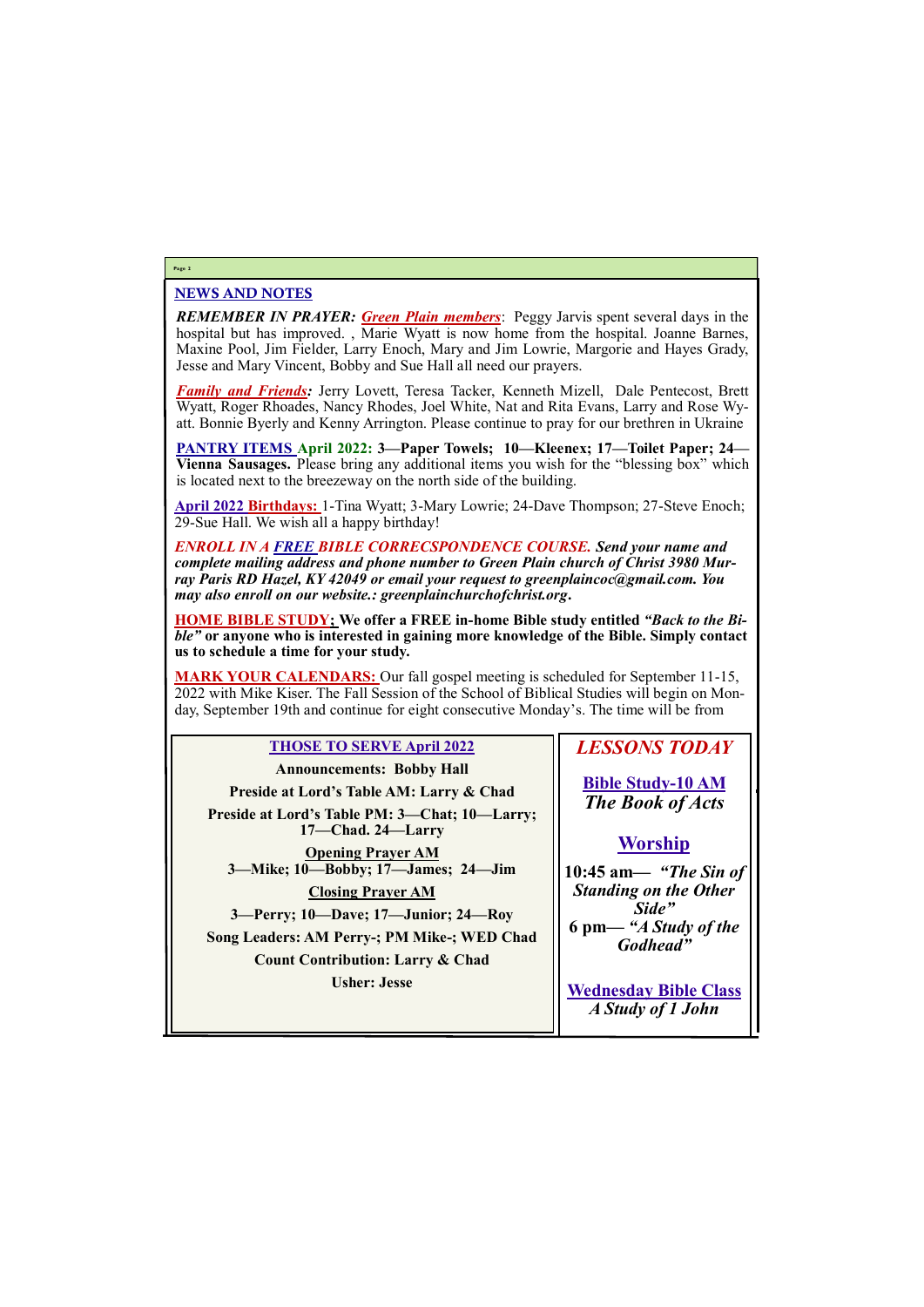**Page 3**

*I can soon learn how to do it if you'll let me see it done.*

- *I can watch your hands in action, but your tongue too fast may run.*
- *And the lectures you deliver may be very wise and true;*
- *But I'd rather get my lesson by observing what you do.*
- *For I may misunderstand you and the high advice you give,*
- *But there's no misunderstanding how you act and how you live."*

As the master teacher, Jesus not only

"told" but provided the perfect example (Hebrews 4:15; 1 Peter 2:21-22; 1 John 2:6) of how we as God's children should live before our heavenly Father and fellow man. This same principle of "practice what you preach" was demonstrated in Paul's and Peter's life (2 Corinthians 5:15; Gal. 2:20; 1 Peter 4:1-2). Faithful Christians are to provide the proper spiritual "example" before men by the lives they lead (Matthew 5:16; Philippians 2:14-16; 1 Peter 2:12).

In our everyday living, what kind of spiritual "sermon" are we preaching before others?

*(Continued from page 1)*

## **IS SALVATION BY "FAITH ONLY"?** *By Jonnie Hutchison*

A denominational creed book states, "wherefore, that we are justified by faith only is a most wholesome doctrine and very full of comfort" (Book of Common Prayer, No. XI). Sometime ago this writer had a man tell him that he did not believe that baptism was essential to salvation. He further stated that he believed one could be saved by simply believing that Jesus is the Christ. He believed in "faith only" salvation. It would do well for us to examine this belief in view of Bible teaching.

It may surprise some to learn that the only time the words "faith only" appear in the Bible in the same verse is James 2:24 which reads, *"You see then that a man is justified by works, and NOT by faith only."* According to this passage is one saved by "faith only?" The obvious answer is NO! The passage clearly states that one is not justified

before God by "faith only." It also teaches souls are purified? The Bible answers in 1 Pe that there is a kind of works that is neces-*(Continued on page 4)*

sary on the part of man in order that justification might take place. Are these works of human merit? Do we earn our salvation by human works? No (Ephesians 2:8-9). Are these the works of the Law of Moses? No (Galatians 5:4). Are these works of the flesh? Absolutely not (Galatians 5:19-21). None of these kinds of works lead to justification but neither does "faith only." Could it be possible that the works that the book of James declares are necessary to one's justification is simply obedience to what God requires for one's salvation from sin? Does the Bible not tell us that Jesus *is "the author of eternal salvation to all who obey Him"*? (Hebrews 5:8-9). Whom will God punish with "everlasting destruction from the presence of the Lord"? The answer *is "those who do not know God, and those who do not obey the gospel of our Lord Jesus Christ"* (2 Thess. 1:8-9). Whose